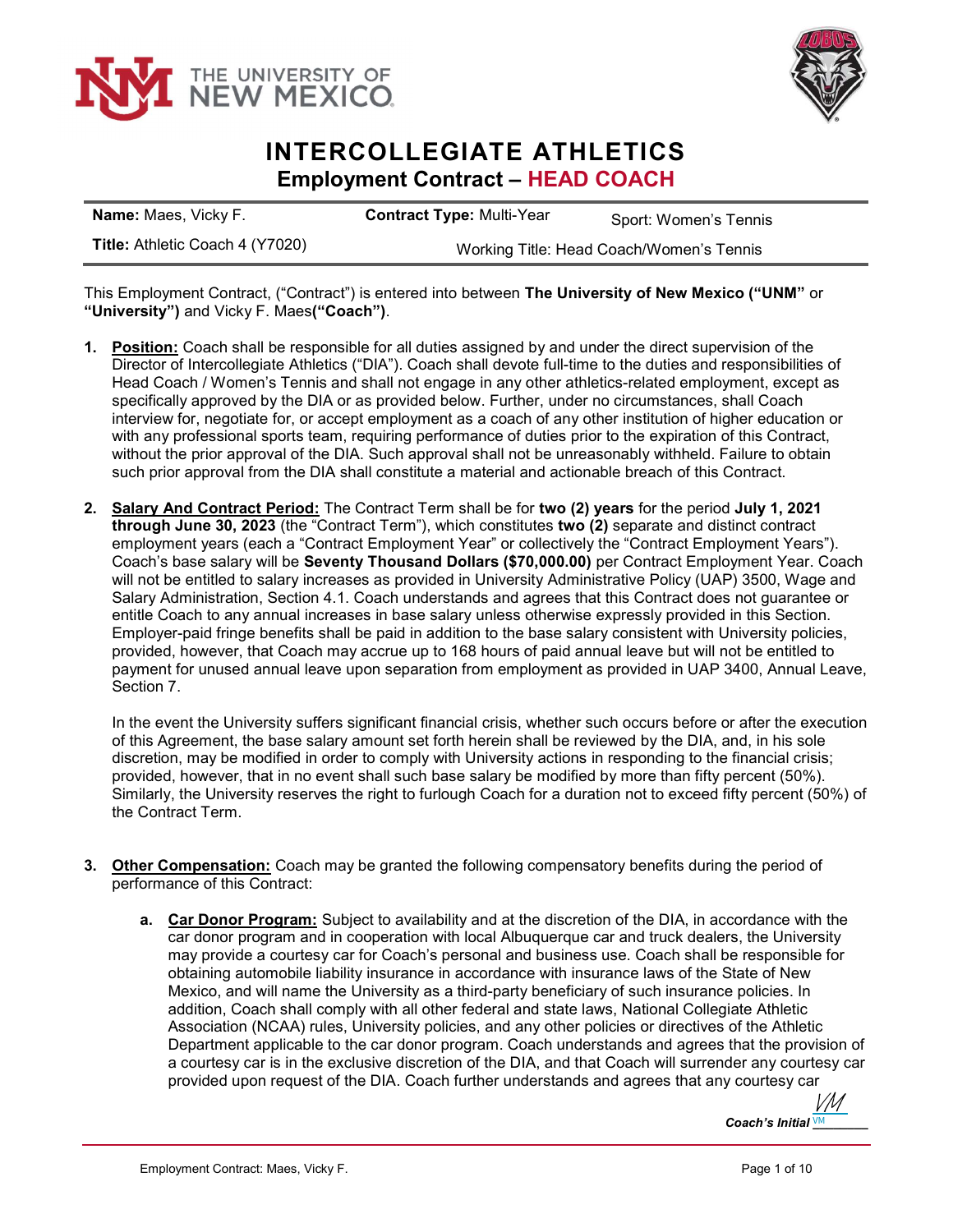provided pursuant to this Section constitutes taxable compensation to Coach and that Coach is solely responsible for the tax consequences associated therewith.

All compensatory benefits are subject to compliance with University policies and procedures, the Mountain West Conference (MWC) rules and regulations, and the NCAA policies and procedures.

4. Incentive Salary: In addition to the compensation set forth above, Coach is eligible for incentive payments according to the following categories of professional achievement.

|    | <b>a.</b> Team Achievement                                                         |          |  |
|----|------------------------------------------------------------------------------------|----------|--|
|    | Mountain West Conference Champion                                                  | \$2,500  |  |
|    | <b>NCAA Tournament Appearance</b><br>ii.                                           | \$5,000  |  |
|    | iii.<br><b>NCAA Tournament Champion</b>                                            | \$10,000 |  |
|    | 1. A maximum of one incentive payment pursuant to subsection 4.a may be earned per |          |  |
|    | Contract Employment Year.                                                          |          |  |
| b. | Coaching Recognition                                                               |          |  |
|    | Mountain West Coach of the Year                                                    | \$2,500  |  |
|    | ii.<br>National Coach of the Year                                                  | \$2,500  |  |
|    | 1. A maximum of one incentive payment pursuant to subsection 4.b may be earned per |          |  |
|    | <b>Contract Employment Year.</b>                                                   |          |  |
| c. | Student Athlete Academic Performance                                               |          |  |
|    |                                                                                    |          |  |

i. Academic Performance Rating (APR) 985 or higher  $$2,500$ 

Coach will be eligible for incentive salary payments after completing the Contract Employment Year in which the incentive is earned. Incentive payments, if any will be paid no later than ninety (90) days after the end of such Contract Employment Year. Coach understands and agrees that incentive payments, if any, are taxable compensation and that Coach is solely responsible for the tax consequences associated therewith.

The incentives contemplated by this section are contingent upon sufficient appropriations being available to fund them. In the event that, in any Contract Employment Year the legislature of the state of New Mexico reduces its appropriation to the University or to the Athletic Department, below the current level as of the effective date of this Agreement, these incentives shall be paid in the reasonable discretion of the DIA.

5. Independent Income: Subject to compliance with Athletics Department, University, MWC and NCAA policies, as currently in force and from time to time amended, and with advance written permission of the DIA, Coach may earn other athletics-related income during the period of this Contract. Coach understands and agrees that such activities are independent of Coach's University employment and the University shall have no liability or responsibility for any claims arising therefrom. Coach agrees to indemnify the University and hold it harmless from any claims arising out of any independent contractual or other business and/or employment arrangements with third parties. Coach's advance written requests pursuant to this Section shall include the sources and amounts of any independent income contemplated by this Section. Coach understands and agrees that Coach is solely responsible for any tax liability associated with such activities.

With the written permission of the DIA, Coach may organize and conduct a camp, clinic, lessons, or sports league pursuant to the Athletics Department's summer camp policy. Coach understands and agrees to comply with the terms UNM Athletics' Camp Manual Policy and Procedures provided by the UNM Athletics Compliance office including, but not limited to, income reporting and background checks. These activities are performed in addition to Coach's assigned duties and responsibilities, and shall not interfere with those assigned duties and responsibilities. Coach shall receive no compensation from the University in connection with these activities. Coach understands and agrees that Coach is solely responsible for any tax liability associated with such activities and that the University shall have no liability or responsibility for any claims arising therefrom. Coach shall be responsible for obtaining general liability insurance in accordance with

Coach's Initial  $\underline{\mathsf{v}}$ <sup>M</sup> VM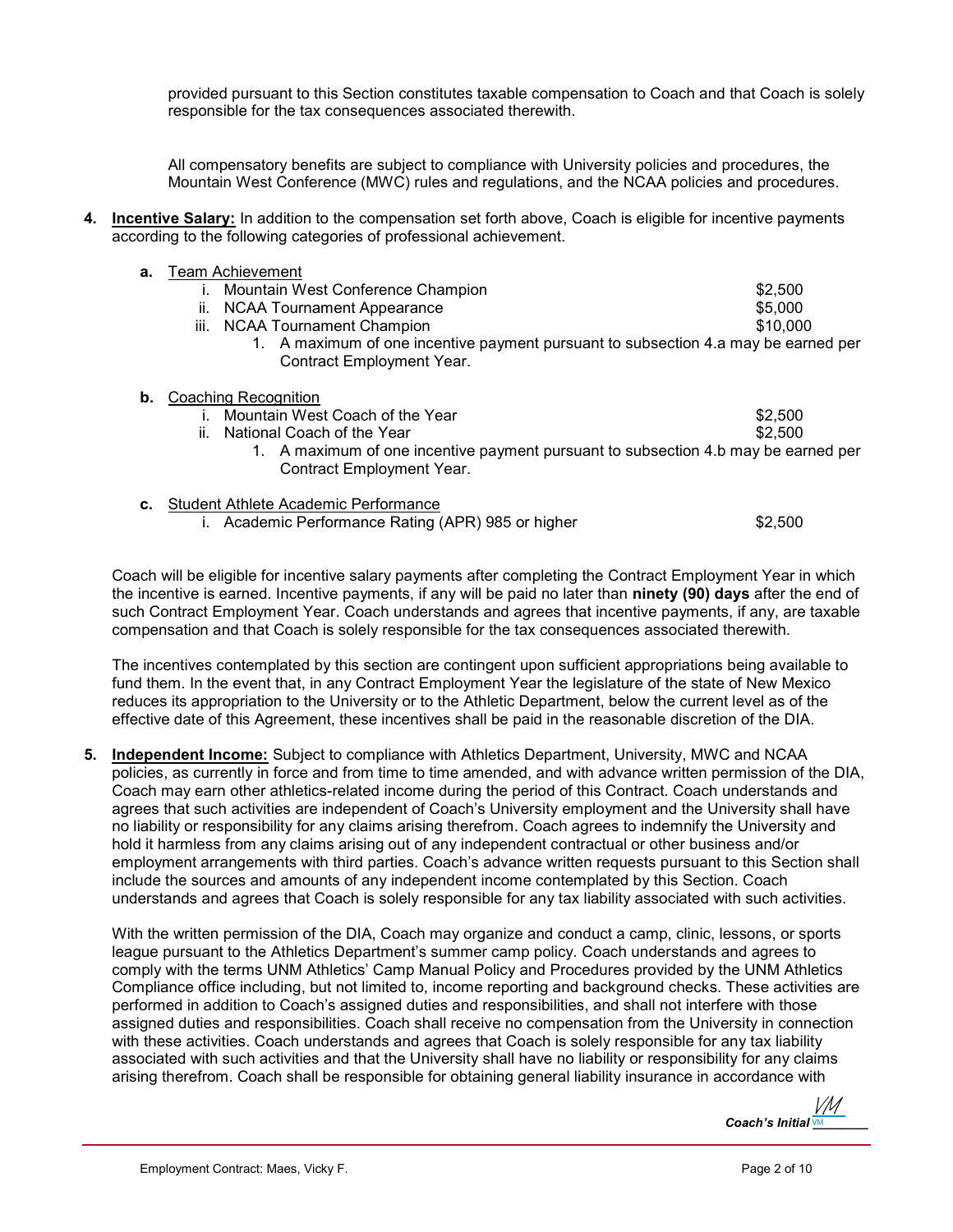insurance laws of the State of New Mexico, and will name the University as a third-party beneficiary of such insurance policies. Coach agrees to indemnify the University and hold it harmless from any claims arising out of any camp-related activities.

- 6. Duties and Responsibilities: Under the supervision and direction of the DIA, Coach shall be responsible for the strategic planning, supervision, management, direction and leadership of the University's Intercollegiate Women's Tennis Program in an efficient and effective manner to achieve the goals and objectives of the Program and the Department of Intercollegiate Athletics as established by the DIA. Said goals and achievements shall be in concert with the mission of the Department of Intercollegiate Athletics and the University, including the planning development, implementation and maintenance of an NCAA Division I Women's Tennis program that is characterized by excellence, exemplified by academic achievement and development of character, maturity and a sense of fair play in Women's Tennis. To that end:
	- a. Coach shall perform her duties and responsibilities under this Contract to the reasonable satisfaction of the DIA, including but not limited to the supervision and evaluation of assistant coaches and those support staff who report to Coach, provision of leadership for the effective recruiting, coaching and instruction of student athletes as well as all responsibilities normally associated with and performed by a Head Coach of an NCAA Division I Women's Tennis program at a member institution of the Mountain West Conference or other major NCAA Division I institution. Coach agrees to maintain a courteous and collegial working relationship with Athletics Department staff. Coach shall perform all duties set forth in this Contract and reasonably assigned by the DIA including, without limitation, assisting in the development and implementation of recruiting plans and strategies consistent with all applicable NCAA and MWC regulations; and, in general shall be responsible for evaluating, recruiting training conditioning, instructing, supervising, disciplining and coaching student athletes to prepare them to compete in the MWC and against college competition at the national level.
	- b. Coach shall require and use her best efforts to ensure that institutional control of the Women's Tennis program is sustained through the development, implementation and maintenance of a vigorous and effective program for compliance with all NCAA, MWC regulations and bylaws, and all policies of the University.
	- c. Coach shall act and speak positively about the University and the University's athletic programs in private and public forums.
	- d. Coach shall perform her duties and responsibilities while comporting herself at all times in a professional and personal manner consistent with good sportsmanship and with the high moral, ethical and academic standards of the University and the Department, the MWC, and the NCAA.
	- e. At no time shall Coach be involved in discreditable conduct that is inconsistent with professional standards of the University, or that is seriously prejudicial to the best interests of the University, or that violates the University's mission in a substantive manner.
	- f. Coach shall exercise due care such that any personnel under her responsibility or supervision shall comport themselves in a similar manner.
	- g. Coach shall make every reasonable effort to ensure that all student athletes' academic requirements are met in cooperation with and in support of the University faculty and administration.
	- h. Coach recognizes and supports the importance to the University of its academic standards and requirements, and Coach hereby agrees to abide by and support these and any future academic standards adopted by the University, in all aspects of her duties and set forth herein.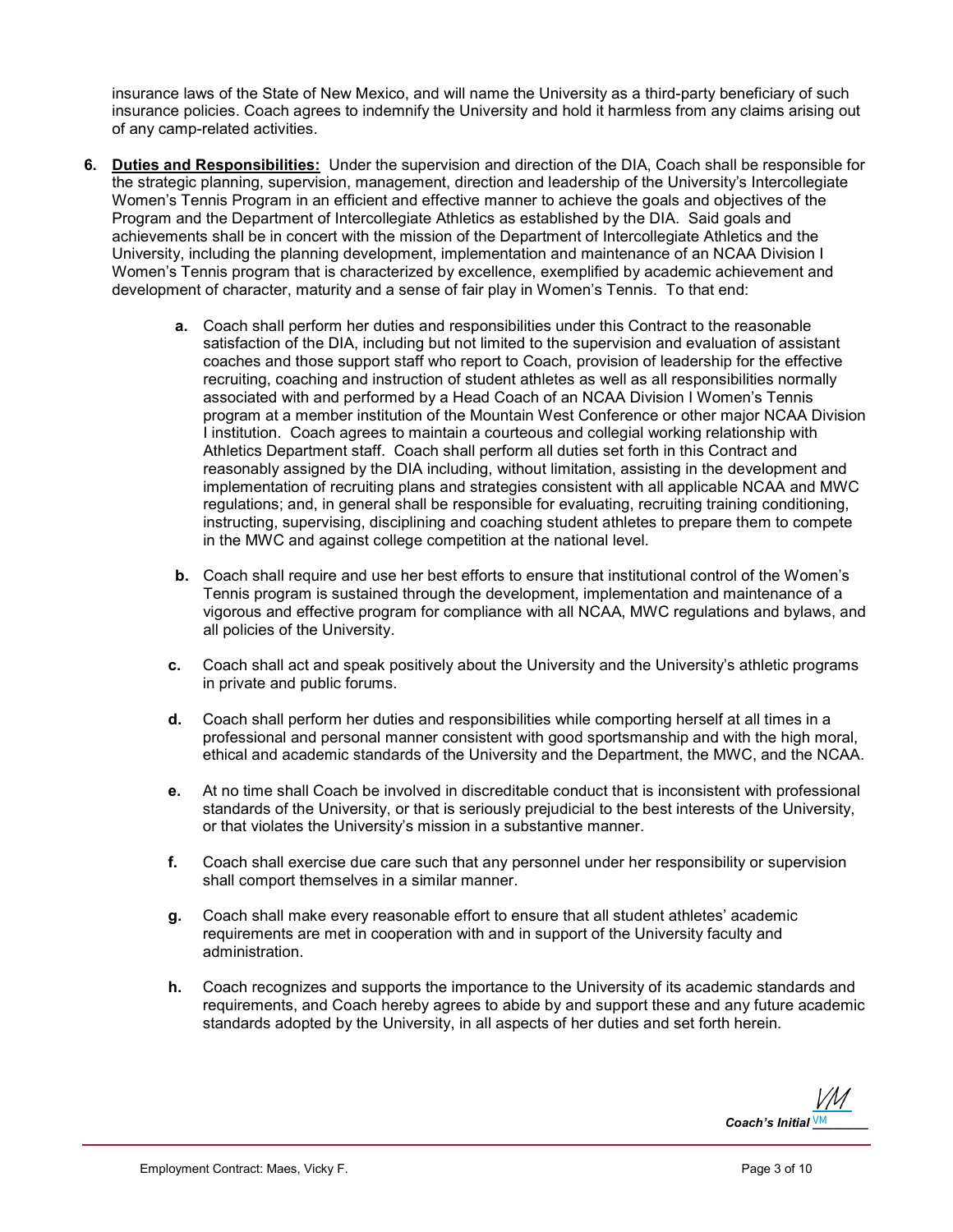- i. Coach shall not disclose or use any secret, proprietary, or confidential information about the University or its business affairs or activities, all of which shall be deemed "confidential information," except during the term hereof and then only for the benefit of the University.
- j. Coach, as a recognized and notable spokesperson for intercollegiate athletics and education, shall support the University administration mission, policies, and decision, in all of her dealing and activities with the public
- 7. Conduct of Athletics Personnel: Coach, hired to administer, conduct, and/or coach intercollegiate athletics, shall act with honesty and sportsmanship at all times in promoting the honor and dignity of fair play in the context of the high standards associated with collegiate competitive sports. Coach understands and agrees that honesty and sportsmanship at all times, and the promotion of the honor and dignity of fair play in the context of the high standards associated with collegiate competitive sports, are material to this Contract, and that any conduct that undermines these values may be grounds for discipline, which can include termination for cause in accordance with Section 11.

Coach acknowledges that negative statements concerning the Athletics Department, the University, and the State of New Mexico made to the media or in public may be detrimental to recruiting, fundraising, and the morale of coaches, staff and players in the Sport program and other programs of intercollegiate athletics and the reputation of the University. Therefore, Coach agrees that Coach is highly encouraged that whenever appropriate and in a timely manner, will first direct any complaint or criticism that Coach may have of a particular University Sports Program, the Athletics Department or the University to the DIA before directing the complaint or criticism to anyone else. This shall not prohibit Coach from making communications protected by whistleblower laws. Further, Coach shall make reasonable efforts to project a positive image with respect to the University, Athletics Department, and Spot Program. Any conduct that disparages the Sport Program, Athletics Department or the University may be grounds for discipline, which can include termination for cause in accordance with Section 11.

Coach shall not engage in activities or conduct injurious to the reputation of the University, including without limitation, repeatedly conveying to one person, or conveying to an assembled public group, negative information concerning the University.

- 8. Unethical Conduct: Coach will refrain from unethical conduct. Unethical conduct may include, but is not limited to, the following examples of misconduct:
	- a. Refusal to furnish information relevant to an investigation of a possible violation of an NCAA regulation when requested to do so by the NCAA or the University;
	- **b.** Knowing involvement in arranging for fraudulent academic credit or false transcripts for a prospective or an enrolled student-athlete;
	- c. Knowing involvement in offering or providing a prospective or an enrolled student-athlete an improper inducement or extra benefit or improper financial aid;
	- d. Knowingly furnishing the NCAA or the University false or misleading information concerning Coach's involvement in or knowledge of matters relevant to a possible violation of an NCAA regulation;
	- e. Receipt of benefits by Coach for facilitation or arranging a meeting between a student-athlete and an agent, financial advisor, or a representative of an agent or advisor (e.g., "runner");
	- f. Refusal to furnish information relevant to an investigation of a possible violation of federal or state law or University policy when requested to do so by lawfully authorized federal or state agents or University officials or when otherwise required to report under University policy; or
	- g. Refusal to comply with regulatory or policy requirements, including but not limited to the reporting requirements imposed by the Jeanne Clery Disclosure of Campus Security Policy and Campus Crime

Coach's Initial  $\frac{VM}{M}$ [VM](https://secure.na2.echosign.com/verifier?tx=CBJCHBCAABAA42YKeO8h1K705N6JrRT-3W76QvjH2LVO)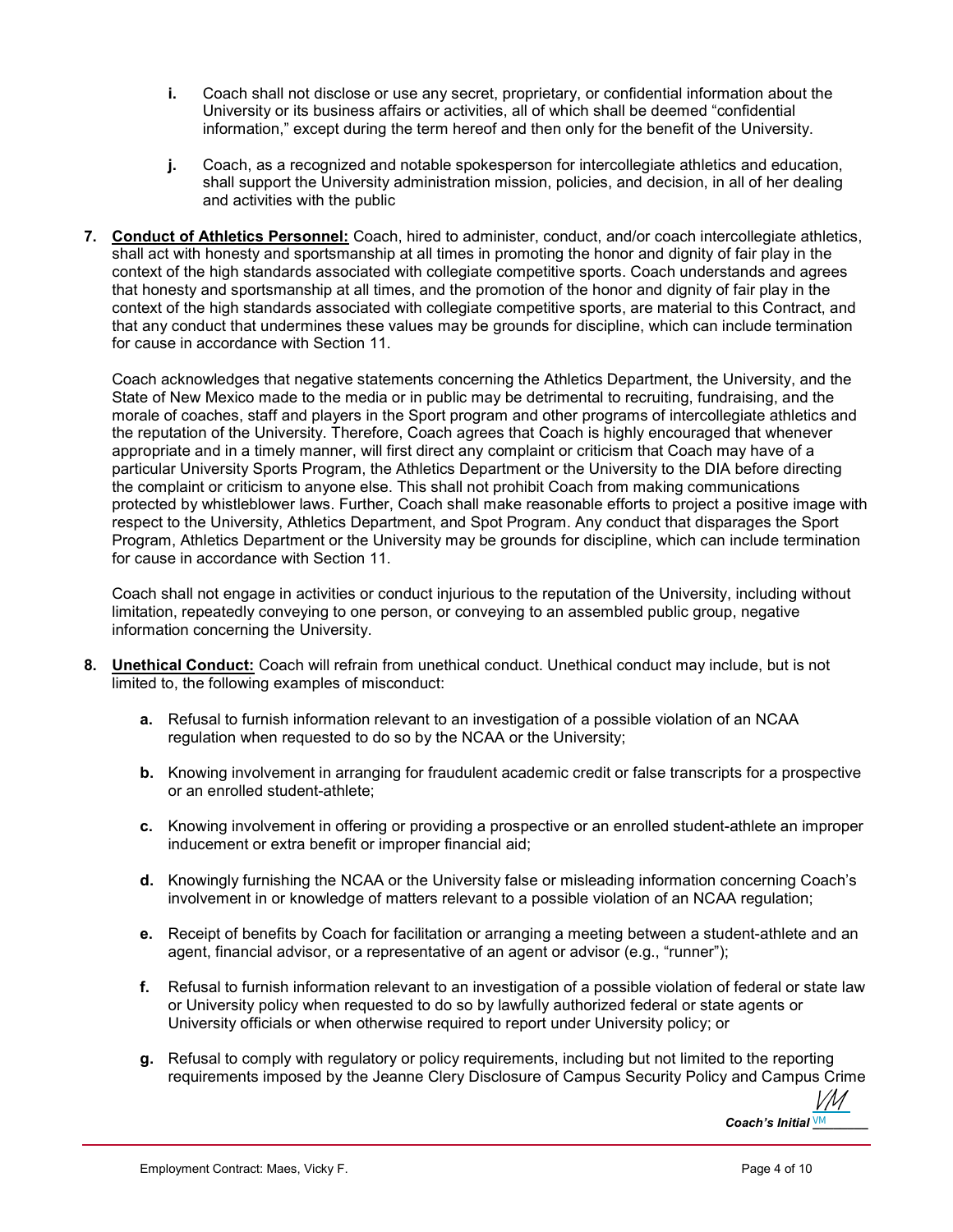Statistics Act, Title IX of the Education Amendments of 1972 (the "Clery Act"), and any and all University policies relating thereto.

Coach's agreement to refrain from unethical conduct is a material term of Coach's employment and this Contract. Coach expressly understands and acknowledges that unethical conduct is sufficient justification for Termination of Contract for Cause as described in Section 11.

9. Compliance With Laws, Policies, Rules and Regulations: Coach shall be responsible for being fully knowledgeable of, and being in full compliance with, the policies, rules, and regulations of the University, the MWC, or any other conference with which the University may elect to affiliate, the NCAA (as they are currently in force and as they are amended from time to time), as well as applicable federal laws, including but not limited to the Clery Act; Title IX of the Education Amendments of 1972; applicable New Mexico laws; and University policies regarding crime reporting and sexual harassment, including, but not limited to sexual harassment, sexual misconduct, and sexual violence. Coach shall immediately report any apparent or confirmed violations of the above laws, policies, rules, and regulations occurring in the department to the university's compliance staff, the DIA, or UNM's Division of Human Resources, as well as other University official/departments as may be required by University policy. Upon receiving any information about a person who has experienced sexual misconduct, harassment, sexual assault or other sexual violence, Coach shall also report the information to UNM's Office of Equal Opportunity (OEO) within 24 hours, or as soon as reasonably practicable, by calling OEO at 505-277-5251 or by email at oeo@unm.edu. Failure by Coach to report immediately to the University's athletics compliance staff and, as appropriate the DIA or other responsible University official/department, any alleged violations of University, MWC or NCAA policies, rules or regulations by Coach or, upon becoming aware of violations by any coaches, staff members, studentathletes, or other persons under Coach's supervision that become known to Coach, which failure, in the reasonable opinion of the DIA (i) creates material risk for the University or Program or (ii) negatively affects the University or the Program in a material manner, shall subject Coach to disciplinary or corrective action as set forth in the NCAA enforcement procedure. Such failure to report shall also subject Coach to immediate suspension, at the University's sole discretion, for a period of time without pay, or termination as described in Section 11

If the University determines that Coach is in violation of MWC or NCAA rules and regulations while employed by the University, or was in violation of NCAA or conference rules and regulations during prior employment at another NCAA member institution, Coach shall be subject to disciplinary or corrective action as set forth in the NCAA enforcement procedure and may be suspended by the University at the University's sole discretion for a period of time without pay, or terminated as described in Section 11. If Coach fails to meet Coach's obligations as stated in this Section or fails to complete any University-required training within six (6) months of the Effective Date of Coach's employment, or otherwise fails or refuses to meet her obligations under any law, regulation, policy or procedure, Coach may be subject to disciplinary action up to and including suspension and/or termination as described in Section 11.

Coach specifically acknowledges and agrees that Coach's compliance with applicable laws, policies, rules, and regulations are material obligations of this Contract.

- 10. Non-Applicability of University Employment Policies and Due Process Guarantees: This Contract creates no expectancy of or property interest in continued employment with the University. Accordingly, no provisions of the University Administrative Policy manual (UAP) addressing or governing separation of employment, discipline and contract employees generally are applicable to Coach. No due process guarantees relating to progressive discipline, suspension, discharge, and appeal processes are accorded to Coach under this Contract. All rights, processes and notices afforded to Coach or required from Coach are specifically enumerated under sections 11, 12 and 13 of this Contract.
- 11. Termination of Contract for Cause: The University reserves the right to immediately terminate this Contract for cause at any time. Cause includes violation of any material obligation of Coach under this Contract or any amendments hereto. In addition to a material breach of this Contract, the parties agree that the following items constitute cause for termination under this Section:

Coach's Initial  $\frac{VM}{M}$ [VM](https://secure.na2.echosign.com/verifier?tx=CBJCHBCAABAA42YKeO8h1K705N6JrRT-3W76QvjH2LVO)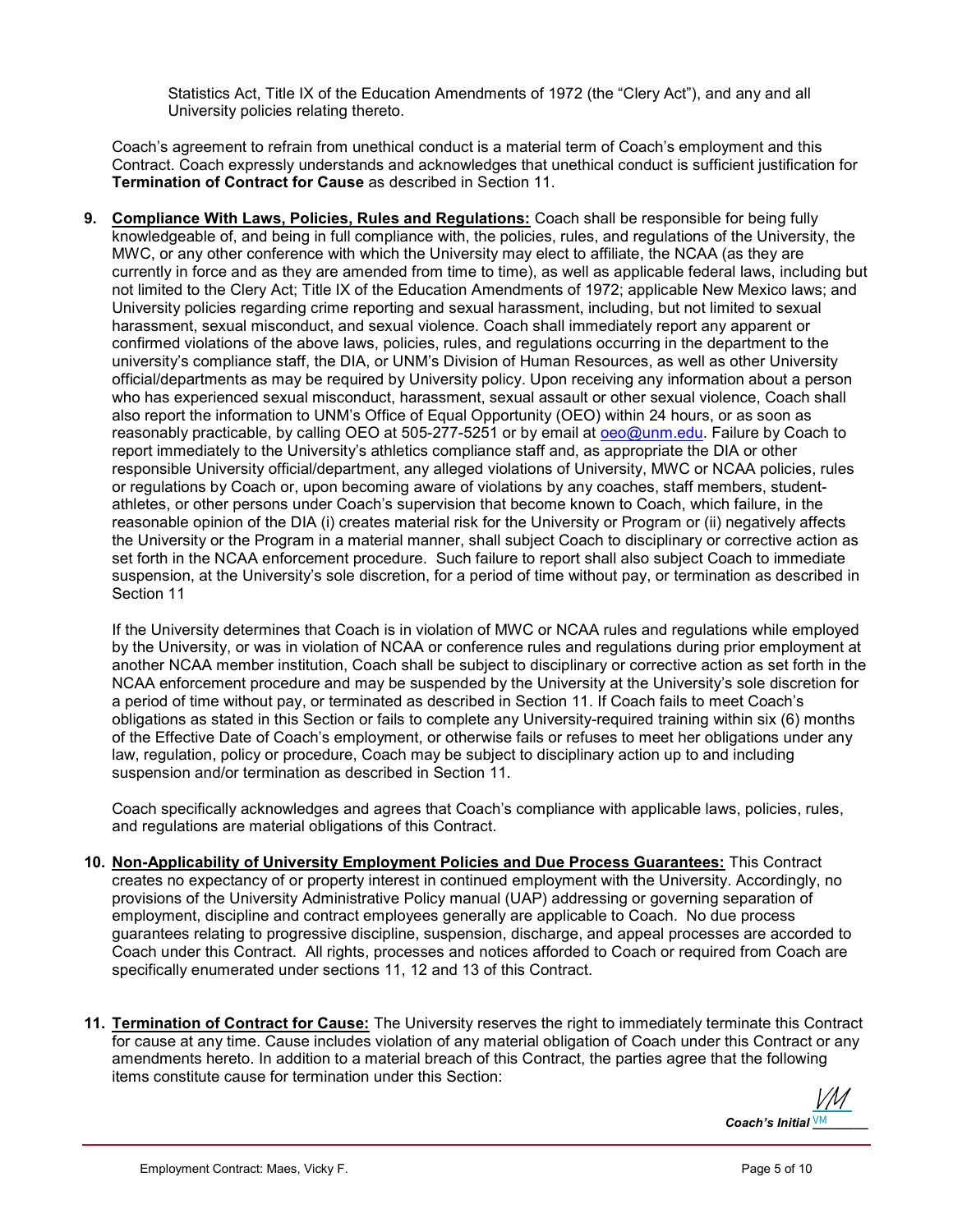- a. insubordination;
- b. Coach's neglect of, or failure or refusal to perform, his duties as Head Coach in any material respect after receiving written notice of such failure or refusal from the DIA.
- c. malfeasance;
- d. Coach's failure to comport herself in a manner consistent with good sportsmanship or the moral, ethical or academic standards specified in this Contract or in University policies and regulations;
- e. failure of Coach or any other person under her supervision and direction to comply with applicable standards or regulations of the MWC or the NCAA, federal or state law, or University rules, regulations or policies, as amended from time to time, regardless of whether such violation results in the imposition of sanctions or other consequences;
- f. Coach's failure to promote an atmosphere of compliance or properly and effectively monitor personnel under her supervision and direction which results in material non-compliance by Coach's personnel with applicable standards or regulations of the MWC or the NCAA, federal or state law, or University rules, regulations, or policies, as amended from time to time, regardless of whether such violation results in the imposition of sanctions or other consequences;
- g. Coach's instruction to any assistant coach, student or other person to respond inaccurately or incompletely to any request or inquiry concerning a matter relevant to University's athletic programs or other institution of higher learning which shall be propounded by University, the NCAA, the MWC or other governing body having supervision over the athletic programs of University or such other institution of higher learning, or required by law;
- h. Coach's failure to fully cooperate in the enforcement and implementation of any drug testing and/or education program established by the University, the MWC, the NCAA, or pursuant to federal or state law that is applicable to student athletes or other employees of the University;
- i. Coach's being charged with, indicted for, or pleading no contest to or being convicted of (i) any felony; or, (ii) any misdemeanor involving gambling, drugs or alcohol. For purposes of termination of this Contract for cause, the parties agree that a conviction or plea will serve as conclusive evidence of the commission of the alleged crime by Coach;
- j. engaging in conduct which either (i) displays a continual, serious disrespect or continual, serious disregard for the mission of the University, (ii) brings Coach into public disrepute (iii) constitutes moral turpitude or breaches the high moral and ethical standards applicable to Coach as a visible representative of the University;
- k. major or repeated minor violation of policies, rules, or regulations of the University; major or repeated secondary infractions of the MWC or NCAA rules (including any similar infraction which may have occurred at Coach's prior employment); major or repeated minor violation of New Mexico or federal laws, regulations, or policies;
- l. Coach's misconduct, whether or not relating to Coach's employment, which is not in the best interest of the University or which violates the University's mission, interests, policies, or regulations, and which causes material damage to the reputation or dignity of the University or its athletics program;
- m. participating in any (i) gambling, bookmaking, wagering, or betting involving any athletic contest whatsoever wither by soliciting, placing or accepting a bet or wager or through a bookmaker, a pool, or any other method of gambling; or (ii) counseling, instruction, encouraging, or knowingly and intentionally permitting any student-athlete, assistant coach, or other individual under or subject to Coach's control, authority, or supervision to participate in such activity;

Coach's Initial  $\frac{VM}{M}$ [VM](https://secure.na2.echosign.com/verifier?tx=CBJCHBCAABAA42YKeO8h1K705N6JrRT-3W76QvjH2LVO)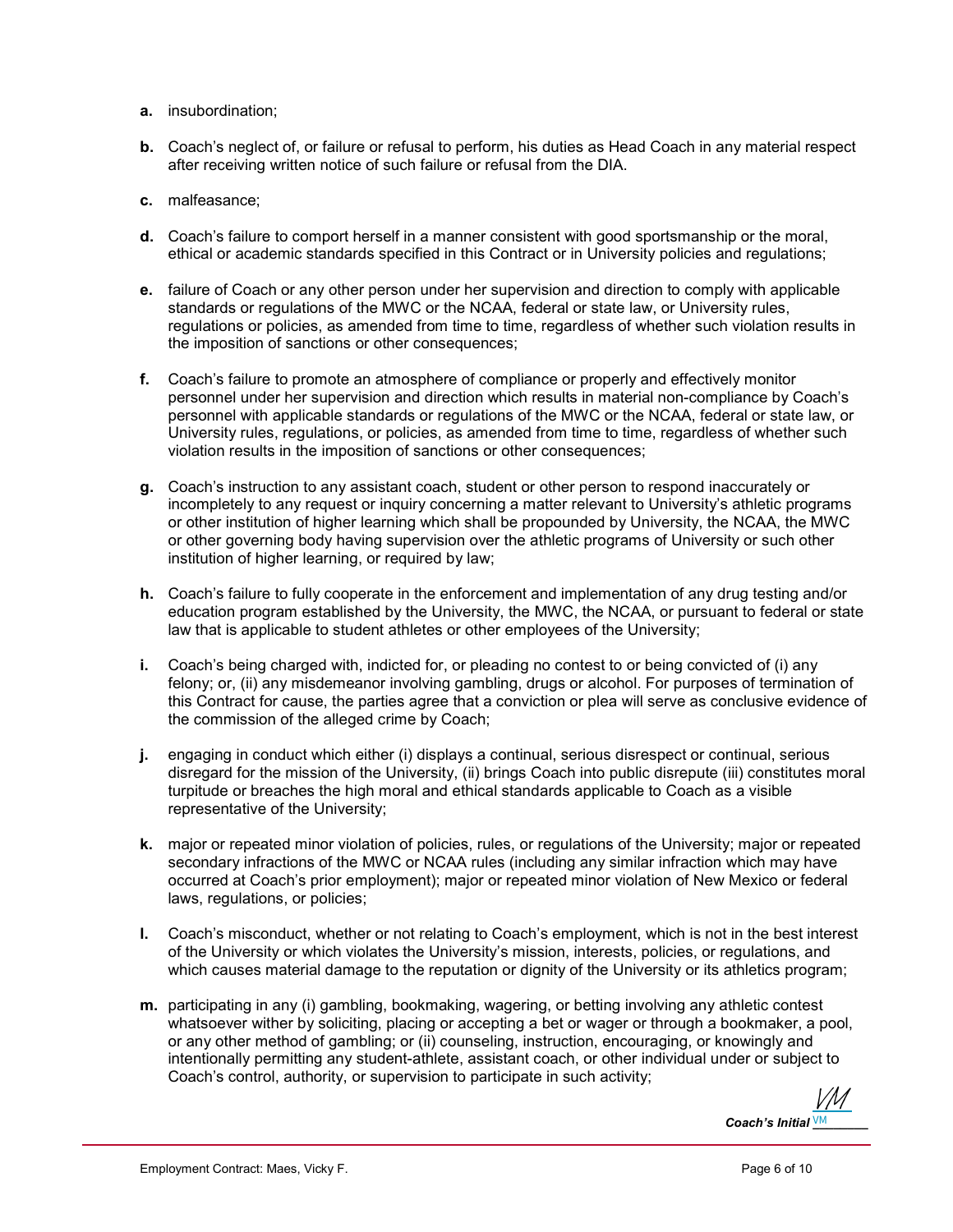- n. failure to report promptly to the DIA in writing any violations or potential violations known to Coach of University Rules including, but not limited to, those by Coach, her assistant coaches, student athletes or other persons under the direct control or supervision of Coach;
- o. failure to take reasonable steps to ensure the physical and mental wellbeing of student athletes on the Women's Tennis team;
- p. willful or grossly negligent conduct injurious to the University's Intercollegiate Women's Tennis Program or the University;
- q. any other reason constituting adequate cause for termination pursuant to official written employment policies of the University or its Athletics Department;

If this Contract is terminated for cause, the University shall have no further liability except for base salary and fringe benefits accrued to the date of termination.

Nothing in this Section shall prevent, limit or otherwise interfere with the University's right to terminate the services of the Coach without cause at any time subject to the provisions of Section 13 herein. Therefore, this Section creates no expectancy of or property interest in continued employment and no University Administrative Policy addressing or governing progressive discipline, discharge or the appeal process for discharge shall be applicable to Coach.

12. Termination by Request of Coach: Coach may terminate this Contract at any time upon written notice to the DIA. In the event that Coach terminates this Contract pursuant to this Section, the University shall have no further liability except for base salary and benefits accrued to the date of termination.

Coach understands and agrees that termination of this Contract pursuant to this Section prior to the expiration of the Contract Term will cause irreparable harm to the reputation and athletic programs of the University in an amount not capable of precise calculation or quantification. Therefore, if Coach terminates this Agreement during the Contract Term then Coach agrees to pay to the University as liquidated damages, and not as a penalty, as follows:

| If termination occurs in Contract Employment Year One: | \$35,000.00 |
|--------------------------------------------------------|-------------|
| If termination occurs in Contract Employment Year Two: | \$0 (zero)  |

Liquidated damages may be modified to a lesser amount at the discretion of the DIA, with approval of the University President.

Pursuant to this Section, any sum of liquidated damages shall be paid in full to the University within sixty (60) days of termination. Failure to pay the full sum of liquidated damages shall constitute a material and actionable breach of this Contract. The liquidated damages shall be the University's sole and exclusive quantification and limitation of Coach's damages owed to the University pursuant to this Section and the University shall seek no other remedies or damages whatsoever against Coach related to Coach's termination of this Contract.

13. Termination by Request of University: The University may voluntarily terminate this Contract at any time by giving Coach written or verbal notice. Notwithstanding any terms or provisions of this Contract or that may be found in University policy regarding employment that may be interpreted to the contrary, or unless otherwise specifically agreed to in writing, Coach's employment relationship with the University shall terminate upon delivery of the notice of termination or as otherwise set forth in the notice of termination.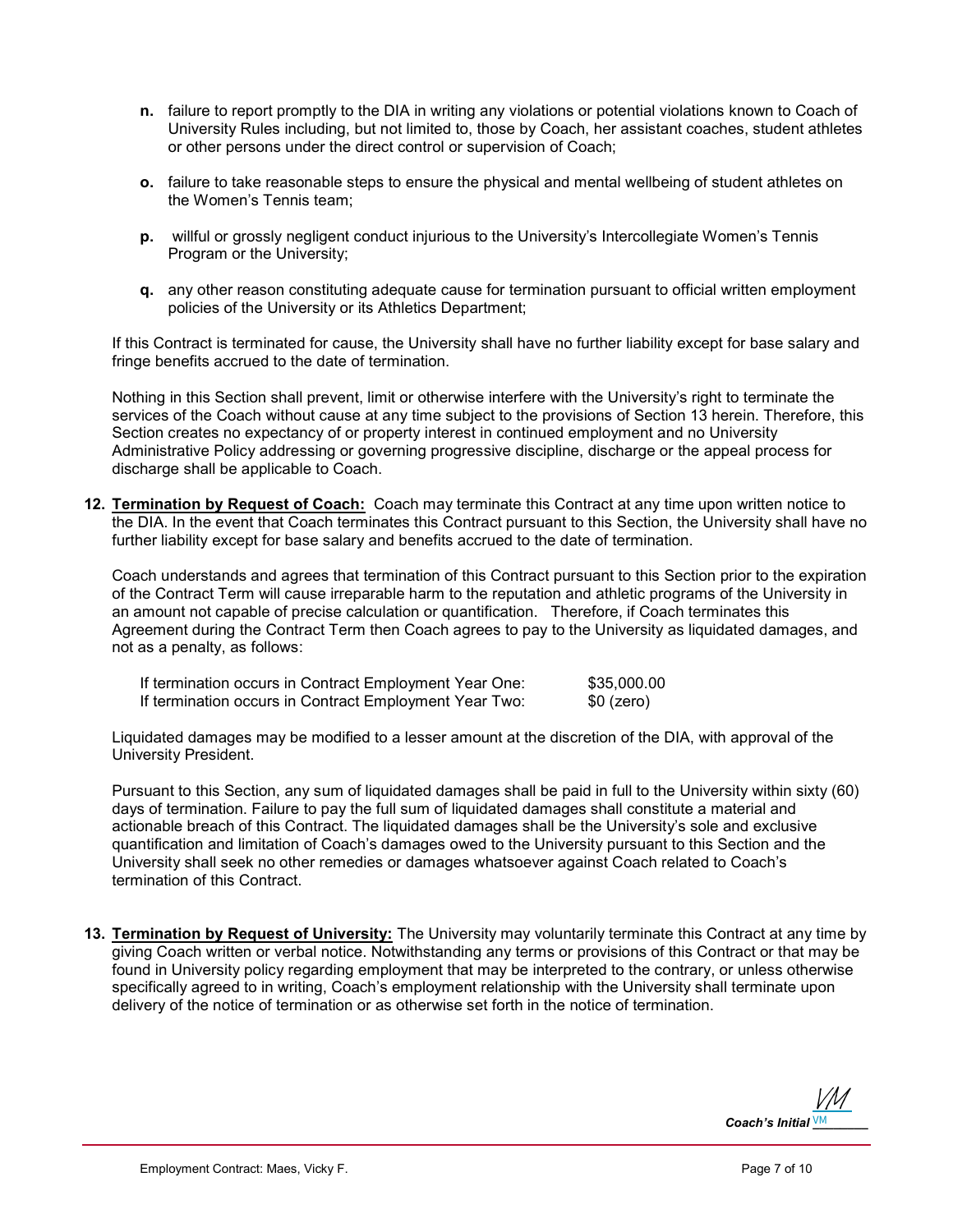a. Severance: In the event of termination of this Contract by the University other than for cause as defined in Section 11, the University agrees to pay, and Coach agrees to accept, as severance, the sums stated in the chart, below:

If the termination occurs in Contract Employment Year One: \$35,000 If the termination occurs in Contract Employment Year Two: The remainder of payment owed

to Coach for the remaining period of Contract Year Two

The sums described in this Section shall be deemed a severance payment to Coach and shall be paid in approximately equal monthly payments to Coach over the greater of twelve (12) months or the number of months remaining in the Contract Term at the time of termination, on the last day of each month following termination, with New Mexico and federal tax withholdings associated with the payment of salary withheld, until paid. Coach understands and agrees that there will be no retirement withholding or contribution on the severance payments described in this Section, and that no benefits of any kind will accrue to Coach as a result of such payment. Coach agrees that as a condition of receiving any severance payments under this Section, except for any earned but unpaid compensation to the date of termination and any legally protected rights Coach has under any employee benefit plan, Coach must agree to not disparage the University and must execute a comprehensive release in a form to be determined by the University, in its sole discretion (the "Release"). Severance payments will not commence until Coach has fully executed the Release.

b. Mitigation/Offset: Coach agrees that the University's obligation to make payments under this Section shall be subject to Coach's obligation to mitigate his damages by immediately making reasonable, good faith and diligent efforts to obtain other employment. Should Coach obtain soccerrelated employment, including employment as a media consultant, on-air personality or analyst, the University's financial obligations under this Section shall cease so long as Coach's monthly compensation from such employment, including base salary, deferred compensation, public relations and bonuses and incentive salary actually earned or received, but excluding reasonable and usual non-monetary fringe benefits such as health and life insurance, club memberships and use of vehicles ("Monthly Compensation"), is equal to or greater than the University's obligation to pay severance under this Section, prorated on a monthly basis.

If Coach's Monthly Compensation from such employment is less than the University's monthly obligation to pay severance under this Section, the amount of the University's obligation to pay severance shall be reduced by the amount of Coach's Monthly Compensation from such employment.

Any amount received in mitigation of damages by Coach that acts as an offset against the amount paid by the University shall apply retroactively.

c. Notice: Coach shall promptly, but no less than ten (10) days from acceptance of other employment, notify the DIA in writing of such employment and the total compensation to be paid to Coach for the employment. In addition, Coach agrees to provide the University with a copy of Coach's W-2 form for each calendar year as long as the University has the obligation to make severance payments under this Section.

Except as otherwise expressly provided in this Section, all rights and obligations due from each party to the other under this Contract shall cease upon the effective date of termination as set forth in the notice required by this Section. Additionally, no notice from the University shall be required for the Contract to expire by its terms on June 30, 2023, and there exists no expectancy of renewal of this Contract.

14. Termination by Disability or Death: It is expressly understood and agreed that this is a personal service agreement between the parties and that in the event of the incapacity of Coach to the degree that she is rendered incapable of performing the obligations and duties contained in this Contract for a period of more than ninety (90) consecutive days, as certified by two (2) physicians selected or approved by the University,

> Coach's Initial  $\overline{v_M}$ VM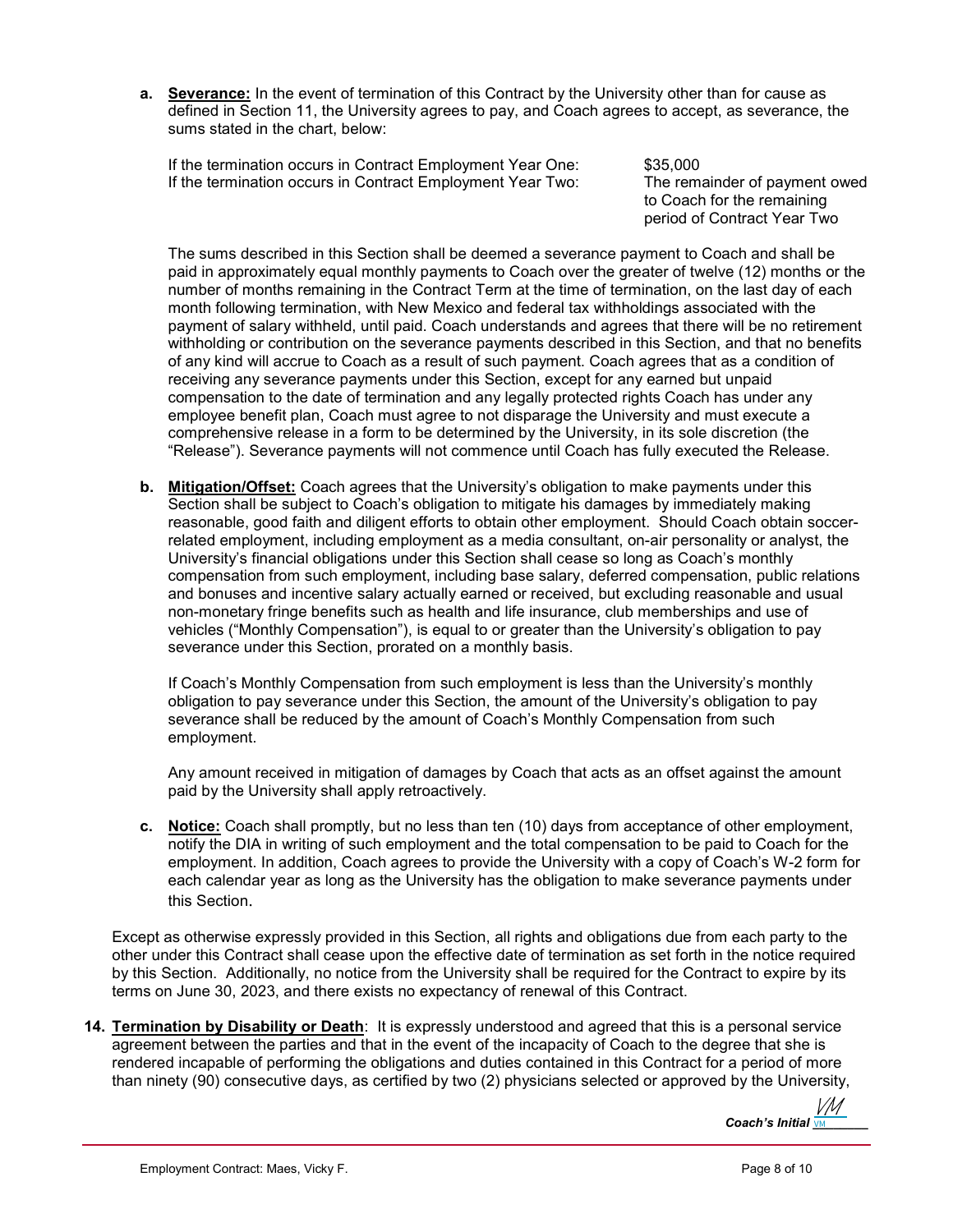or her untimely demise, this Contract shall terminate and the University shall have no further financial or other obligation whosoever hereunder except to pay Coach her base salary and benefits accrued to the date of termination.

- 15. Complete Employment Contract: This Employment Contract and any Exhibits attached hereto and incorporated herein by reference, constitute the final and complete agreement between the parties. Any amendments or further addenda, hereafter agreed to by both parties, shall be in writing and executed with the same formality. All prior and contemporaneous negotiations and agreements pertaining to Coach's employment by the University are deemed incorporated into this Contract and such documents and instruments are deemed to have been abandoned if not so incorporated. No verbal understandings, statements, promises, or inducements contrary to the terms of this Contract exist.
- 16. Severability: If any provision of this Contract is held to be invalid or unenforceable for any reason, such provision shall be ineffective to the extent of such invalidity or unenforceability; provided, however, that the remaining provisions will continue in full force without being impaired or invalidated in any way unless such invalid or unenforceable provision or clause shall be so significant as to materially affect the Parties' expectations regarding this Contract. The Parties shall replace any invalid or unenforceable provision with a valid provision which most closely approximates the intent and economic effect of the invalid or unenforceable provision.
- 17. Governing Law and Forum: This Contract, and any other amendments, shall be governed by and construed in accordance with the laws of the State of New Mexico and the policies and procedures of The University of New Mexico Board of Regents.
- 18. Waiver: No waiver by either party of any rights under this Contract will be valid unless set forth in a writing signed by that party. The failure of either party to insist upon strict performance of this Contract shall not be construed as a waiver of any of the party's other rights under the Contract.
- 19. Captions: The captions used herein are for convenience only and do not in any way limit or amplify the terms and provisions hereof.
- 20. Mandatory Binding Arbitration: The Parties agree to submit to binding arbitration any claims that they may have against each other, of any nature whatsoever, other than those prohibited by law, pursuant to the New Mexico Uniform Arbitration Act.